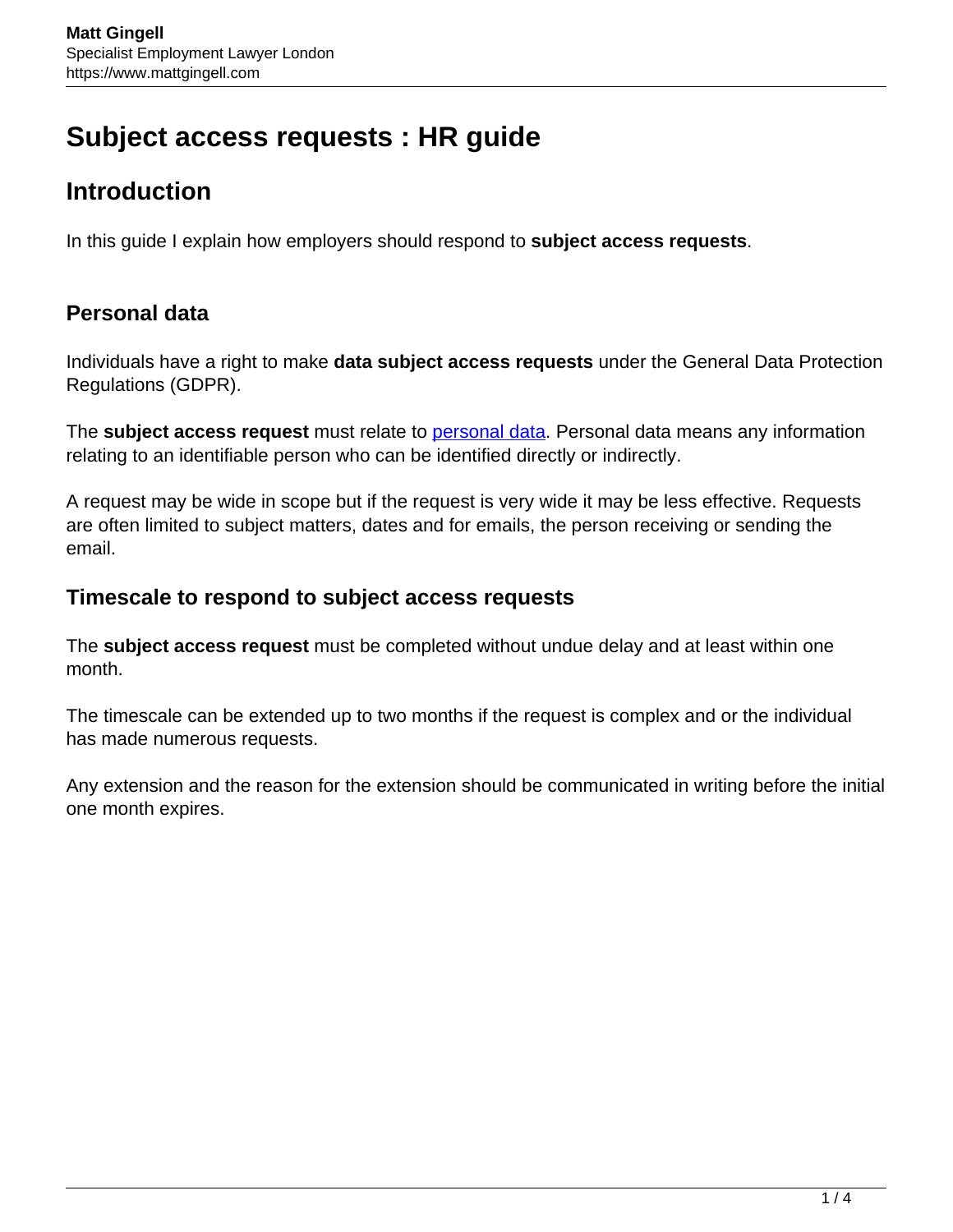### **Information supplied for subject access requests**

The employer should provide the following:

- A copy of the personal data being processed. (There are rules about processing data that includes information about other people. See the Information Commissioner's Office (ICO) [Guidelines](https://ico.org.uk/for-organisations/guide-to-data-protection/guide-to-the-general-data-protection-regulation-gdpr/).)
- Confirmation of the purposes of the processing.
- Clarification of the categories of personal data and the categories of the recipients the personal data has been disclosed to or will be disclosed to.
- Information relating to the source of the data.
- The period for which the data will be stored.
- The data subject's rights.

#### **Refusal**

If the request is manifestly unfounded or excessive, an employer can refuse the **subject access request**. The ICO has provided [guidelines](https://ico.org.uk/for-organisations/guide-to-data-protection/guide-to-the-general-data-protection-regulation-gdpr/) on what could be manifestly unfounded or excessive.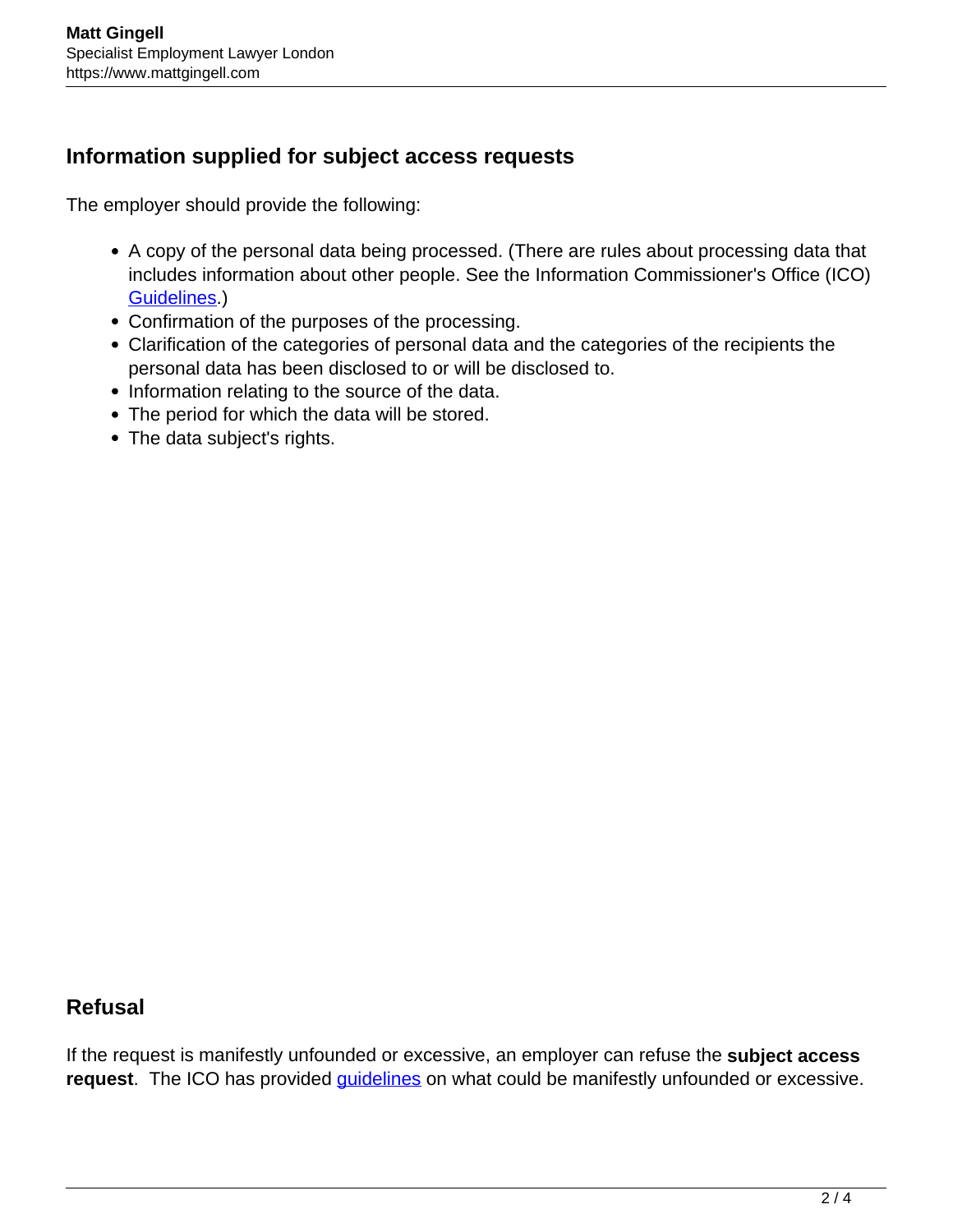A request could, for example, be manifestly unfounded if it was malicious with the sole purpose of disrupting the employer.

An excessive request could, for instance, be where it overlaps with a previous request.

If an employer refuses the **subject access request** it must give reasons to the employee.

However, rather than take the risk of a dispute the employer may be better off to answer the request in so far as a proportionate and reasonable response but reserve their position to argue that it was manifestly unfounded or excessive if challenged.

#### **Fees for subject access requests**

Generally employees cannot charge a fee for a **subject access request**.

Employers though are able to charge a reasonable fee for administrative costs where the request has been manifestly unfounded or excessive.

#### **Exceptions**

There are a number of exceptions to providing subject access requests. Examples include:

- There is no obligation in relation to personal data which carries legal professional privilege.
- There is no obligation for a confidential reference for employment, training or educational